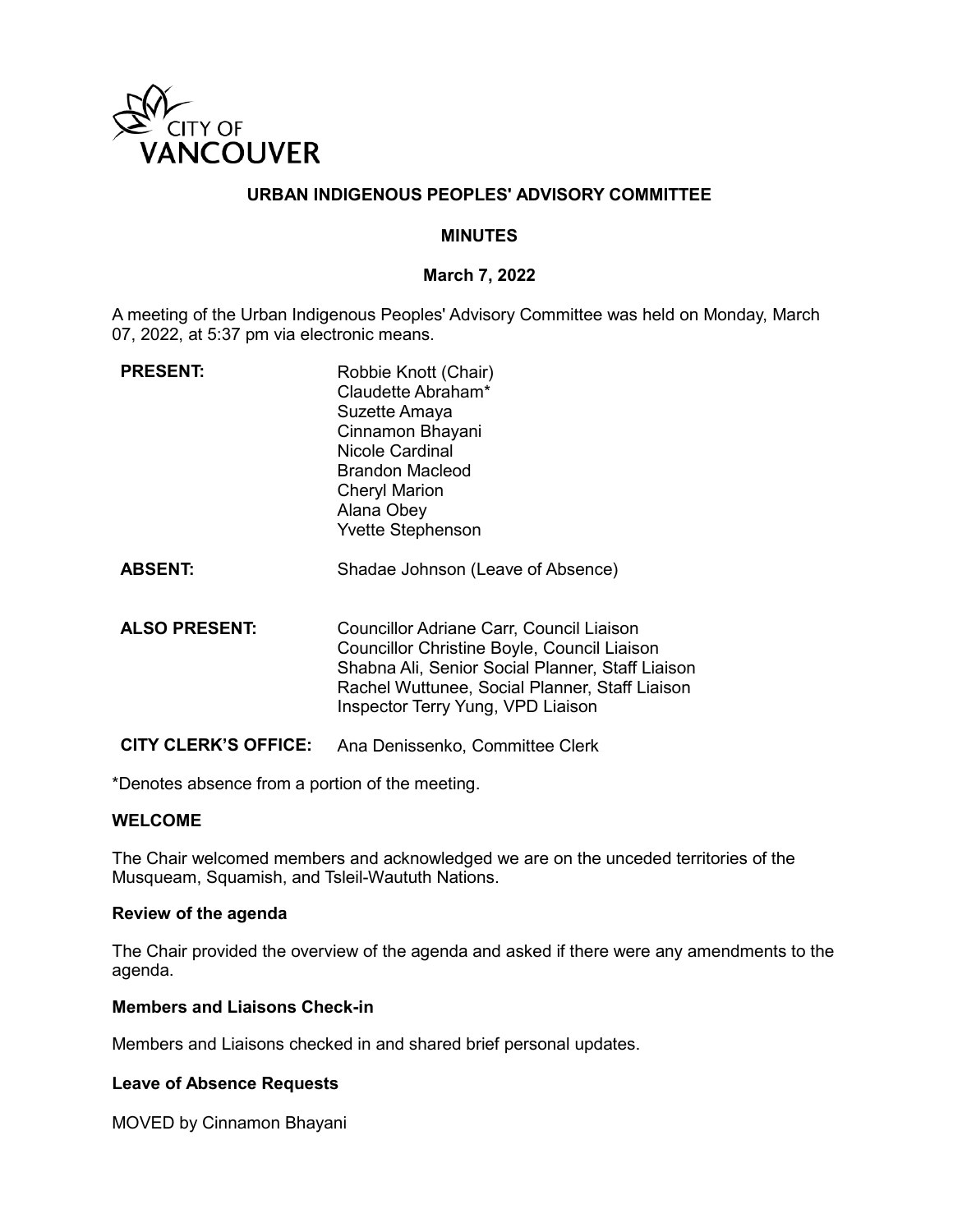## SECONDED by Suzette Amaya

THAT the Urban Indigenous Peoples' Advisory Committee approve a leave of absence for Shadae Johnston for this meeting; and

FURTHER THAT the Urban Indigenous Peoples' Advisory Committee approve a leave of absence for Claudette Abraham, retroactive to the January 24, 2022, regular meeting.

CARRIED UNANIMOUSLY (Claudette Abraham absent for the vote)

## **Approval of Minutes**

MOVED by Brandon Macleod SECONDED by Nicole Cardinal

> THAT the Urban Indigenous Peoples' Advisory Committee approve the Minutes from the meeting of January 24, 2022, as circulated.

CARRIED UNANIMOUSLY (Claudette Abraham absent for the vote)

## **Liaison Updates**

Councillor Carr provided updates on the following:

- Capital Plan presented to Council before the Municipal Election in October 2022. One of the arising discussions is around ways to reduce waste of cups and plastic in the City of Vancouver.
- Public feedback regarding the Vancouver Plan will be requested in the upcoming month.

Councillor Boyle provided updates on the following:

- Request from the Host Nations to discuss issues among themselves together prior to coming to Council.
- Grants approved by Council last month included affordable housing, social policy, Indigenous-run and Indigenous-centered community groups.

Trustee Fraser submitted VSB updates in written form prior to the meeting.

### **1. Election Presentation**

Presenters: Danielle Johnston, Manager, Democratic Outreach Rosemary Hagiwara, Director, Business and Election Services

Staff presented a recap of the 2018 City of Vancouver municipal election, strategies implemented after consulting with Advisory Committees prior to the 2018 election, and goals and strategies for the 2022 City of Vancouver municipal election, and subsequently responded to questions and comments.

Suggestions from Committee members included:

• Engage with Indigenous Peoples by attending Indigenous events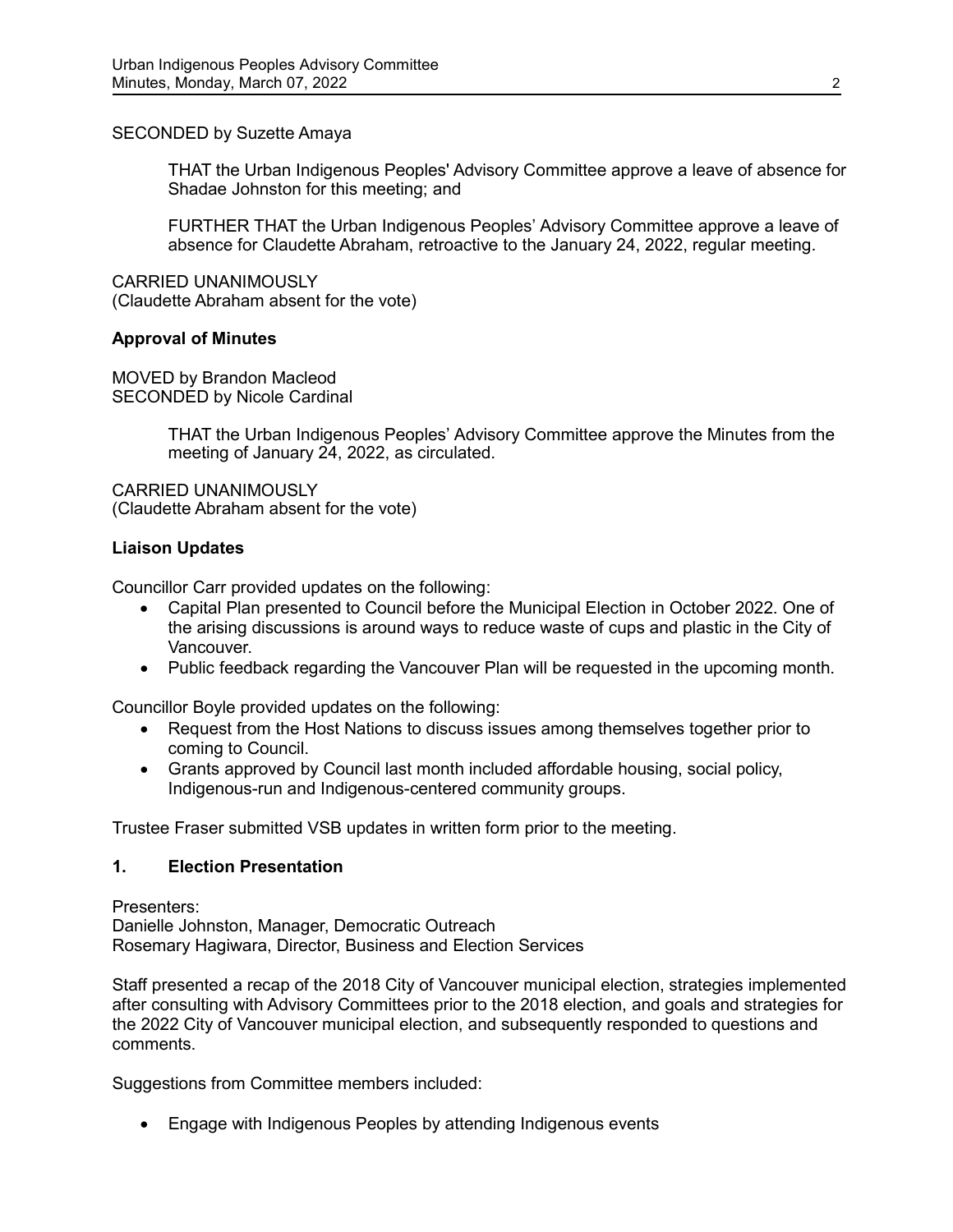- o Indigenous Peoples Day
- o Westcoast Nights
- o Community champions
- o Grandview Park
- $\circ$  DTES (Providing info on simplified voting process and candidates)
- o Urban Native Youth Association
- Creating relationships that run longer than election cycle
- Utilize social media for different age groups Facebook and TikTok in particular
- Focus on visual graphics in marketing materials less words more imagery
- Engage with Indigenous Non-Profit Organizations (Partnering/Providing resources for them to inform their respective communities)
- Provide incentives (food and water)
- Make engagement less corporate and more community-based
- Make voting accessible to people who do not have ID or address
- Indigenous Ambassadors to promote election use peers and pay them
- Utilize Vancouver Public Library many Indigenous people use libraries for access to internet and free shelter

# **2. Commemoration Framework Presentation**

Presenters: Metha Brown, Cultural Planner Julia Hulbert, Planner, Park Board

Julia Hulbert and Metha Brown presented on development of the Commemoration Policy, including the following, and subsequently responded to questions and comments:

- Outline of 2-year plan for the project;
- Project priorities;
- Interest in consulting with the Committee throughout the process

# **3. Committee Discussion of the Current Issues and Motion Deliberation**

The Chair updated the Committee on the Saa-ust presentation from the last working session and suggested that the presenters return to update the Committee when the project is in the deliberation stage.

### **4. New Business**

None.

# **ADJOURNMENT**

MOVED by Brandon Macleod SECONDED by Alana Obey

THAT this meeting be adjourned.

CARRIED UNANIMOUSLY

# **Next Meeting:**